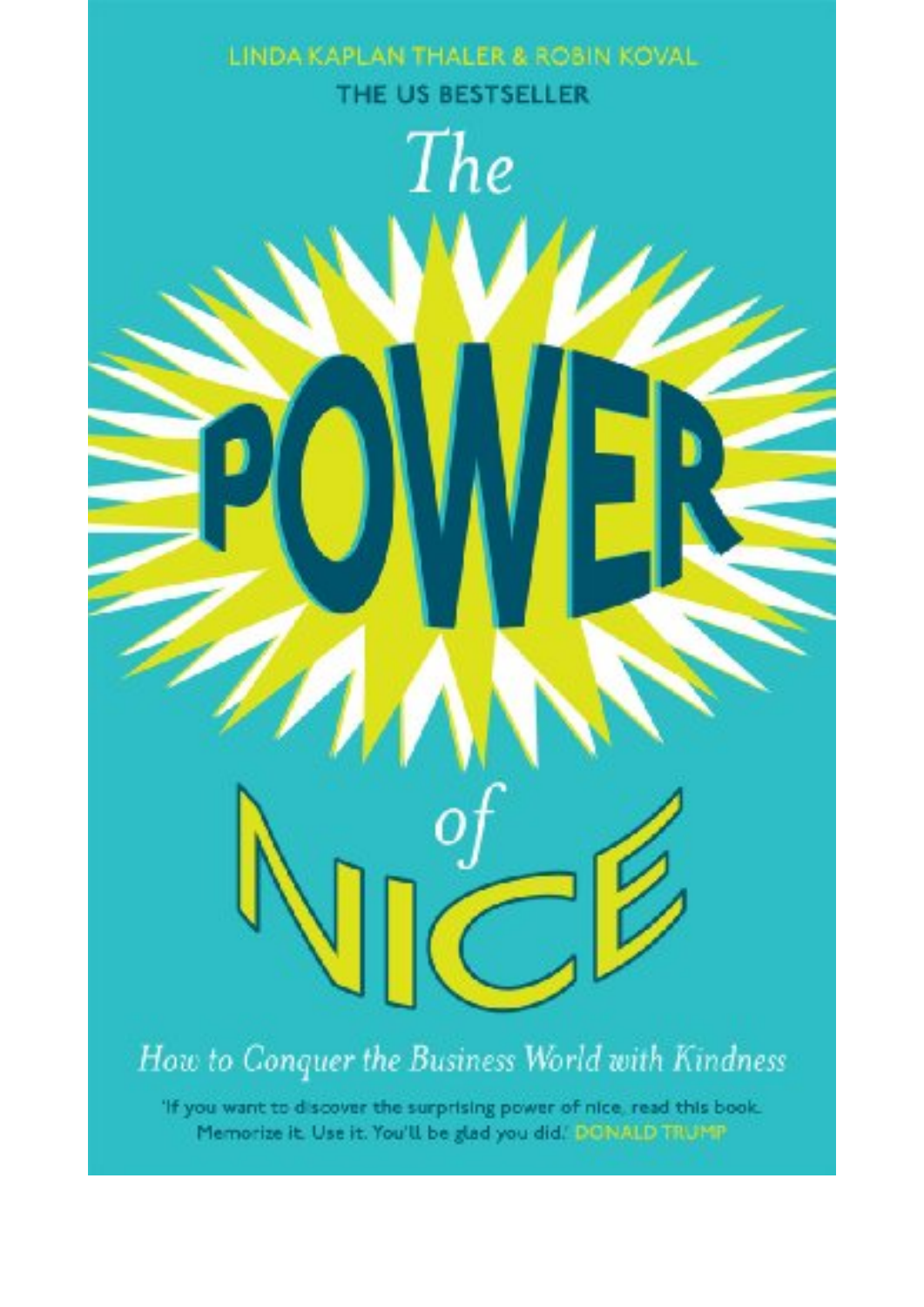*Linda Thaler Kaplan and*

**The Power of Nice**

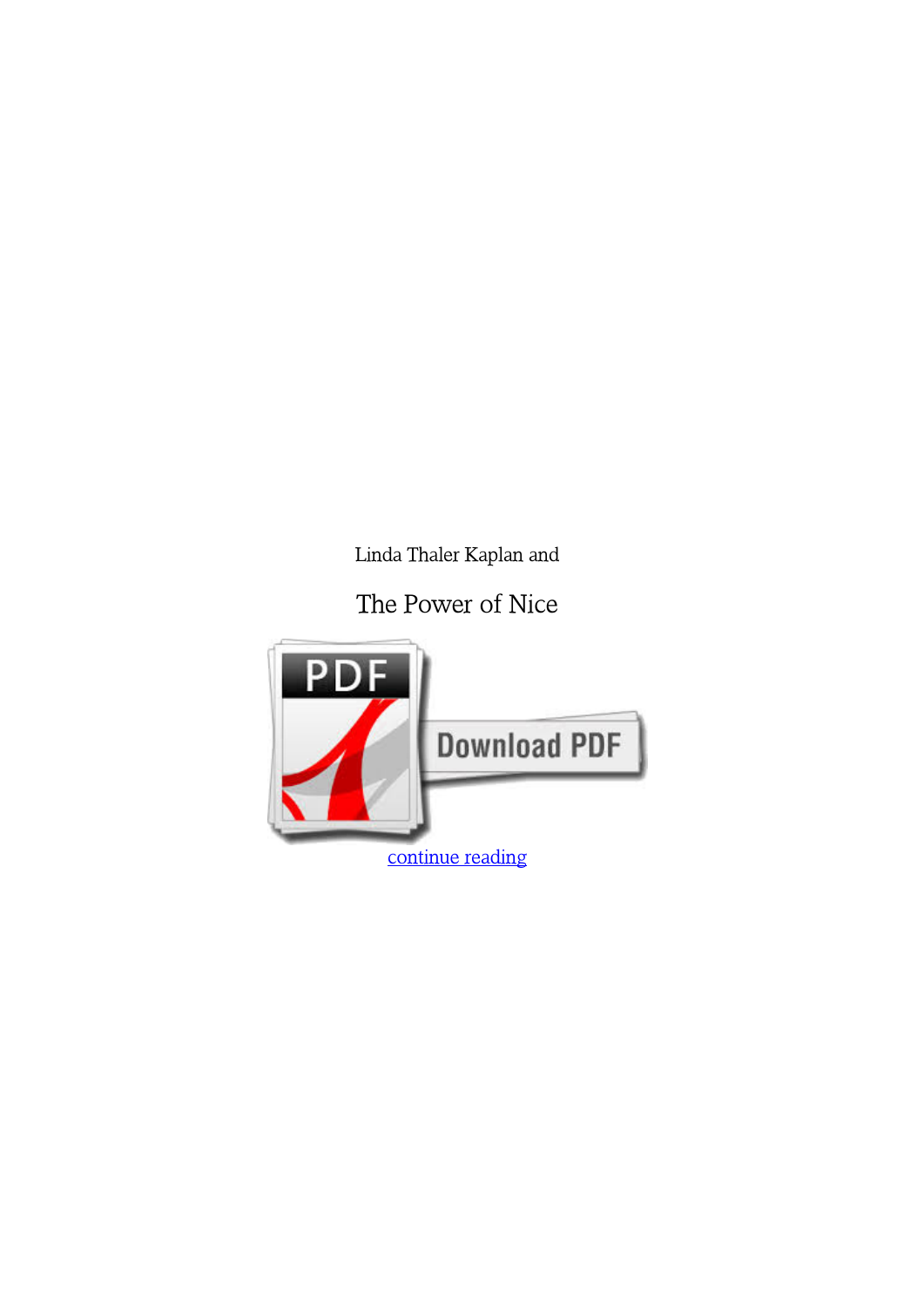Linda Kaplan Thaler and Robin Koval have moved to the very best of the advertising sector by following a simple but powerful philosophy: it pays to be nice. Most important, they present a plan of action covering from creating a positive impression to sweetening the pot to turning enemies to allies. In The Power of Great, through their own encounters and the stories of other people and businesses, they demonstrate why, contrary to conventional wisdom, good people finish first.THE ENERGY of Nice implies that 'nice' companies have lower employee turnover, lower recruitment costs and higher productivity. In the current interconnected word, businesses and folks with a reputation for cooperation and reasonable play forge the type of relationships that result in bigger and better possibilities, both running a business and in lifestyle. Nice people live longer, are healthier and earn more income.But being good doesn't mean being a pushover.Kaplan Thaler and Koval illustrate the surprising power of wonderful with an array of real-life illustrations from the business arena along with from their personal lives. Actually, nice may be the toughest four-letter term you'll ever encounter. Where so many companies encourage a dog-eat-puppy mentality, The Kaplan Thaler Group has succeeded through chocolate and plants. Filled with inspiration and suggestions about how to supercharge your career and increase your reach in the workplace, The Power of Nice will transform how your home is and work.



[continue reading](http://bit.ly/2Tge8Fv)